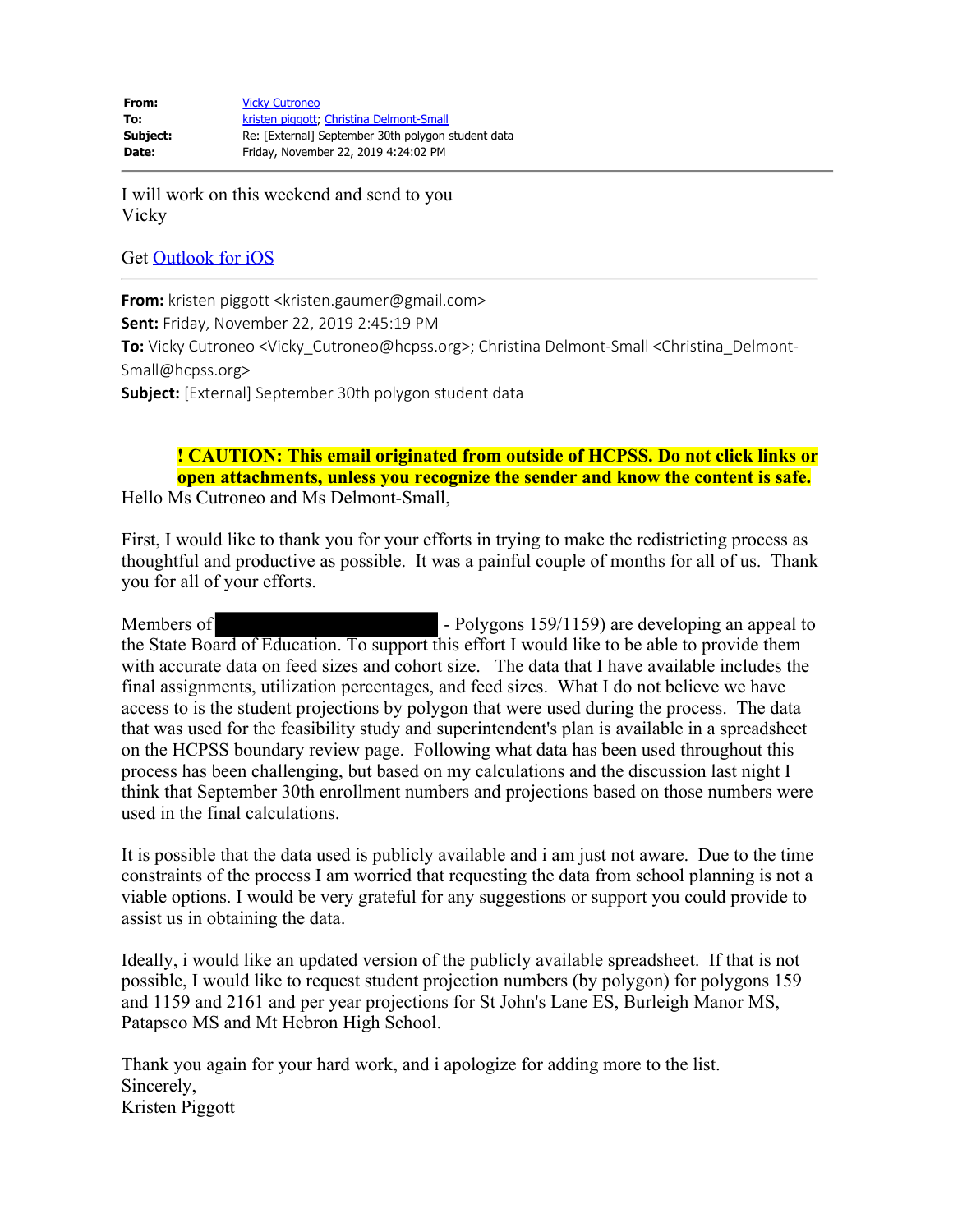Sabina,

The student you speak of with the father that passed away was polygon 159. Can I suggest that before we consider making hardship waivers, we actually determine where that polygon ends up. It may also be that a student with a hardship like that may not want to be separated from her neighbors if her polygon is reassigned.

But I support adding the language from Policy 9000 to the FAQ.

Regards,

Jen

**From:** Sabina Taj <Sabina\_Taj@hcpss.org> **Sent:** Friday, October 11, 2019 2:58 PM **To:** Jennifer Mallo <Jennifer\_Mallo@hcpss.org> **Cc:** BoE Email <br />boe@hcpss.org> **Subject:** Re: fyi

Thanks, Jen.

Can we add this to FAQ. I've been highlighting kids in more vulnerable circumstances and this would help parents impacted feel a little less stressed.

There was also a child whose father passed away last year. I don't know how to add this kind of unique circumstance into the mix, but feel she should be exempt.

Thanks, Sabina

Sent from my iPhone

On Oct 10, 2019, at 7:56 PM, Jennifer Mallo <Jennifer Mallo@hcpss.org> wrote:

As we heard testimony tonight about the concerns of a special education student, I suspect that many of us were worried about redistricting effects on such a fragile child. Just so you know, as per policy 9000, families are allowed to request a waiver for any student with an IEP, etc [see text of policy below].

A resident student has an Individualized Education Program (IEP), 504 Plan, or at least one parent who is currently active duty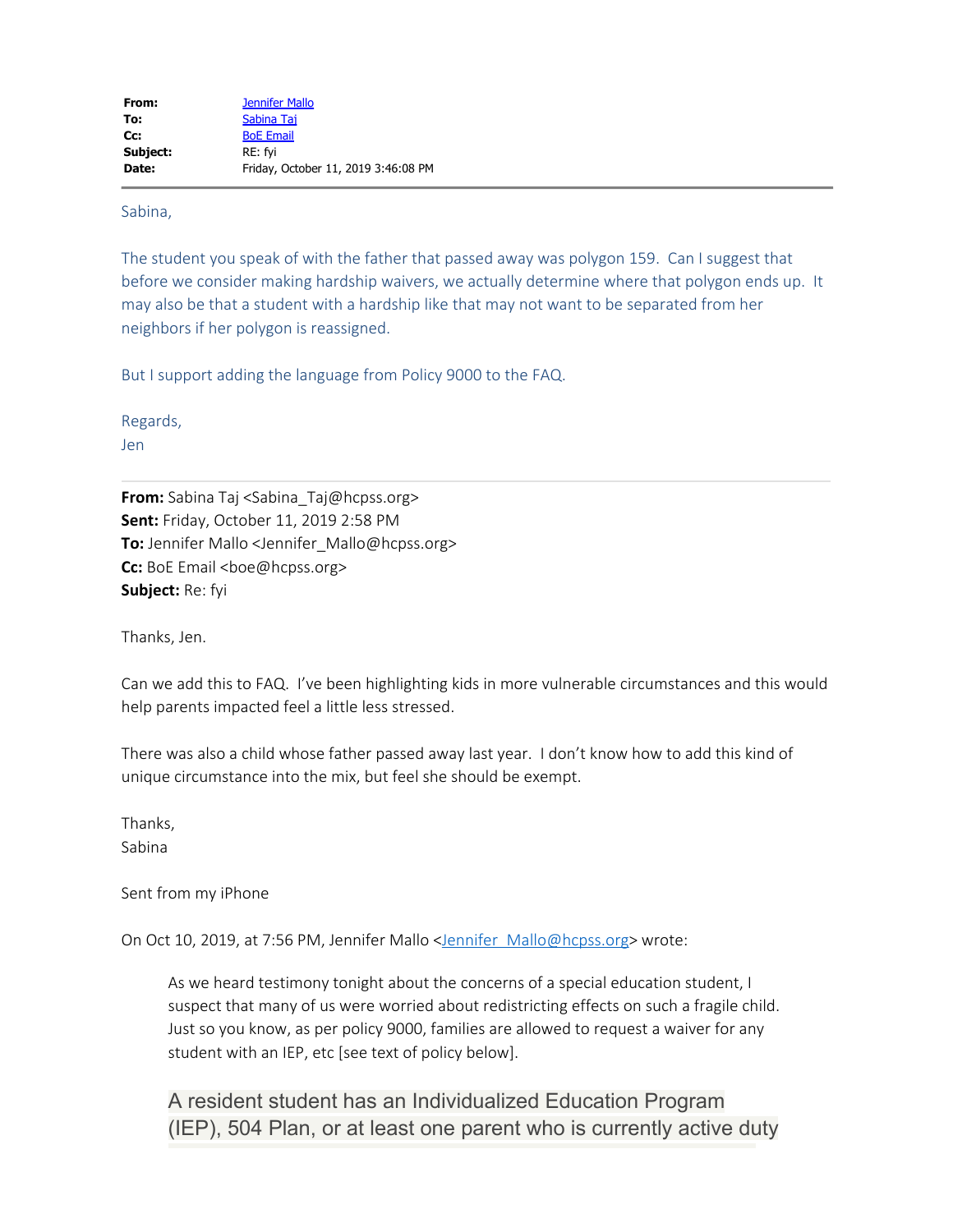military personnel is reassigned for the purposes of redistricting may request reassignment to remain at their current school until the completion of that school level. The process outlined in Section V. of the Policy 9000 Implementation Procedures will be used for the reassignment request.

Jennifer Swickard Mallo Howard County Board of Education Member 410-355-7043 Direct 410-313-7194 Office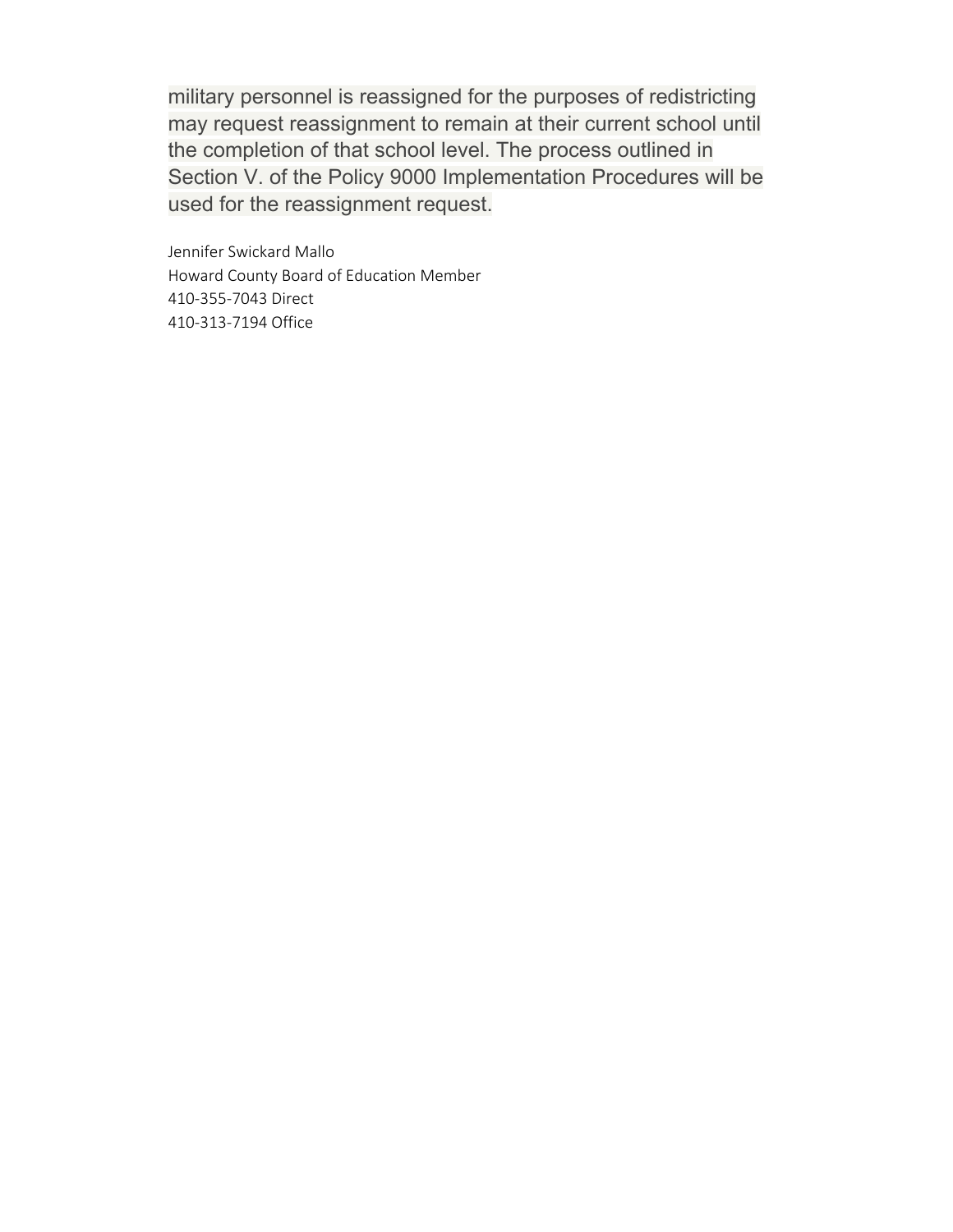Good evening,

I have made a spreadsheet of all the proposed moves by polygon so that I can begin my analysis. Below, I have sorted out current walkers who are slated to move. Polygon 1174 is listed as a walker polygon, but it is not. Would it be possible for staff to review the polygons marked as transitioning from walkers to ensure accuracy?

Thanks,

Jen

|         |                          | <b>ES Walk</b> |                           |
|---------|--------------------------|----------------|---------------------------|
| Polygon | <b>Current ES</b>        | Zone?          | <b>Proposed 8-20-2019</b> |
| 54      | Cradlerock ES            | <b>YES</b>     | <b>Atholton ES</b>        |
| 65      | Thunder Hill ES          | <b>YES</b>     | <b>Talbott Springs ES</b> |
| 96      | <b>Stevens Forest ES</b> | <b>YES</b>     | <b>Thunder Hill ES</b>    |
| 144     | Longfellow ES            | <b>YES</b>     | <b>Bryant Woods ES</b>    |
| 151     | Thunder Hill ES          | <b>YES</b>     | <b>Talbott Springs ES</b> |
| 268     | Bryant Woods ES          | <b>YES</b>     | <b>Longfellow ES</b>      |
| 1065    | Thunder Hill ES          | <b>YES</b>     | <b>Talbott Springs ES</b> |
| 1174    | Swansfield ES            | <b>YES</b>     | <b>Clarksville ES</b>     |
| 1268    | Bryant Woods ES          | <b>YES</b>     | <b>Longfellow ES</b>      |
| 2054    | Cradlerock ES            | <b>YES</b>     | <b>Atholton ES</b>        |
| 2065    | Thunder Hill ES          | <b>YES</b>     | <b>Talbott Springs ES</b> |
| 3138    | Swansfield ES            | <b>YES</b>     | <b>Longfellow ES</b>      |
|         |                          | MS walk        |                           |
| Polygon | <b>Current MS</b>        | Zone?          | <b>Proposed 8-20-2019</b> |
| 143     | Harpers Choice MS        | <b>YES</b>     | Wilde Lake MS             |
| 1268    | Wilde Lake MS            | <b>YES</b>     | <b>Harpers Choice MS</b>  |
|         |                          | <b>HS Walk</b> |                           |
| Polygon | <b>Current HS</b>        | Zone?          | <b>Proposed 8-20-2019</b> |
| 78      | Long Reach HS            | <b>YES</b>     | <b>Oakland Mills HS</b>   |
| 79      | Long Reach HS            | <b>YES</b>     | <b>Oakland Mills HS</b>   |
| 159     | Mt Hebron HS             | <b>YES</b>     | <b>Marriotts Ridge HS</b> |
| 1159    | Mt Hebron HS             | <b>YES</b>     | <b>Marriotts Ridge HS</b> |
| 3071    | Long Reach HS            | <b>YES</b>     | Oakland Mills HS          |
| 4133    | Atholton HS              | <b>YES</b>     | <b>Wilde Lake HS</b>      |

Jennifer Swickard Mallo